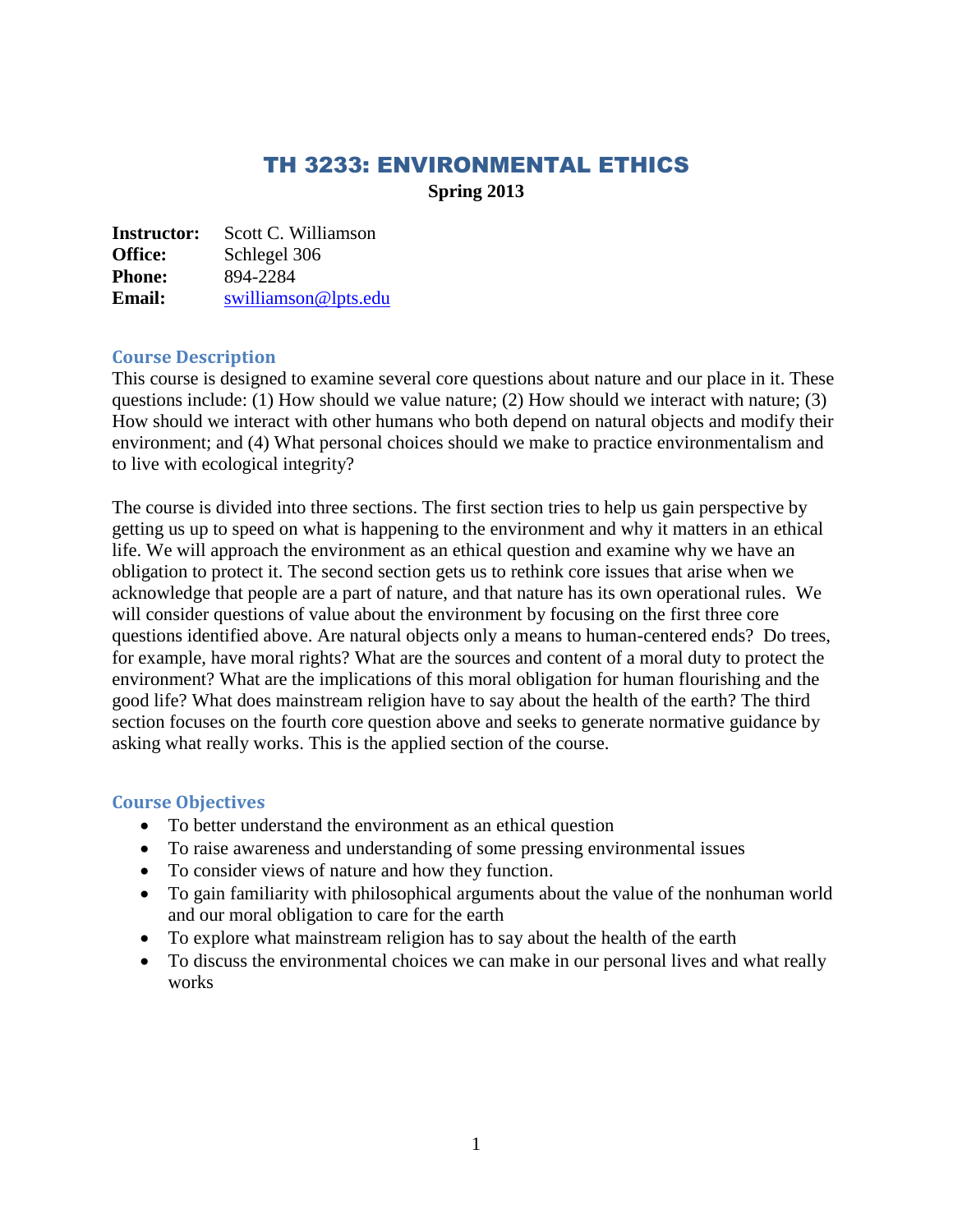#### **Course Requirements**

- 1. Preparation and participation. You are expected to read the assigned material, attend class regularly and participate in class discussion. Your participation should reflect your engagement of the materials under review (10%)
- 2. Midterm Examination. You will complete an essay examination that will evaluate your understanding of the environment as an ethical question, and perspectives on value in nature (40%)
- 3. A Final Project on a Contemporary Ecological Issue. You will be asked to submit both a project and explanatory final paper on an ecological issue, and suggest strategies for addressing the issue. The purpose of the project is to demonstrate an approach to public leadership on the selected issue. The essay is intended to be a theological and ethical defense of the project. Projects will be presented during the last two class sessions, and final papers will be distributed to class members at the presentation. (50%)

### **Required Texts**

- 1. Dale Jamieson, *Ethics and the Environment: An Introduction* (Cambridge University Press, 2008).
- 2. Sallie McFague, *Life Abundant: Rethinking Theology and Economy For a Planet in Peril*  (Fortress Press 2001)
- 3. Karel Rogers, *Thinking Green: Ethics for a Small Planet* (2010)

## **Policy Statements**

#### **1. Use of Inclusive Language**

In accordance with seminary policy, students are to use inclusive language in class discussions and in written and oral communication by using language representative of the whole human community in respect to gender, sexual orientation, ethnicity, age, and physical and intellectual capacities. Direct quotations from theological texts and translations of the Bible do not have to be altered to conform to this policy. In your own writing, however, when referring to God, you are encouraged to use a variety of images and metaphors, reflecting the richness of the Bible's images for God. See for further assistance,

[http://www.lpts.edu/Academic\\_Resources/ASC/avoidinggenderbiasinlanguage.asp.](http://www.lpts.edu/Academic_Resources/ASC/avoidinggenderbiasinlanguage.asp)

#### **2. Academic Honesty**

All work turned in to the instructors is expected to be the work of the student whose name appears on the assignment. Any borrowing of the ideas or the words of others must be acknowledged by quotation marks (where appropriate) and by citation of author and source. Use of another's language or ideas from online resources is included in this policy, and must be attributed to author and source of the work being cited. Failure to do so constitutes plagiarism, and may result in failure of the course. Multiple occurrences of plagiarism may result in dismissal from the Seminary. Students unfamiliar with issues relating to academic honesty can find help from the staff in the Academic Support Center. For the Seminary policy, see The Code of Student Conduct, 6.11; the Student Handbook, p. 19.

#### **3. Special Accommodations**

Students requiring accommodations for a documented physical or learning disability should be in contact with the Director of the Academic Support Center [\(kmapes@lpts.edu\)](mailto:kmapes@lpts.edu) during the first two weeks of a semester and should speak with the instructor as soon as possible to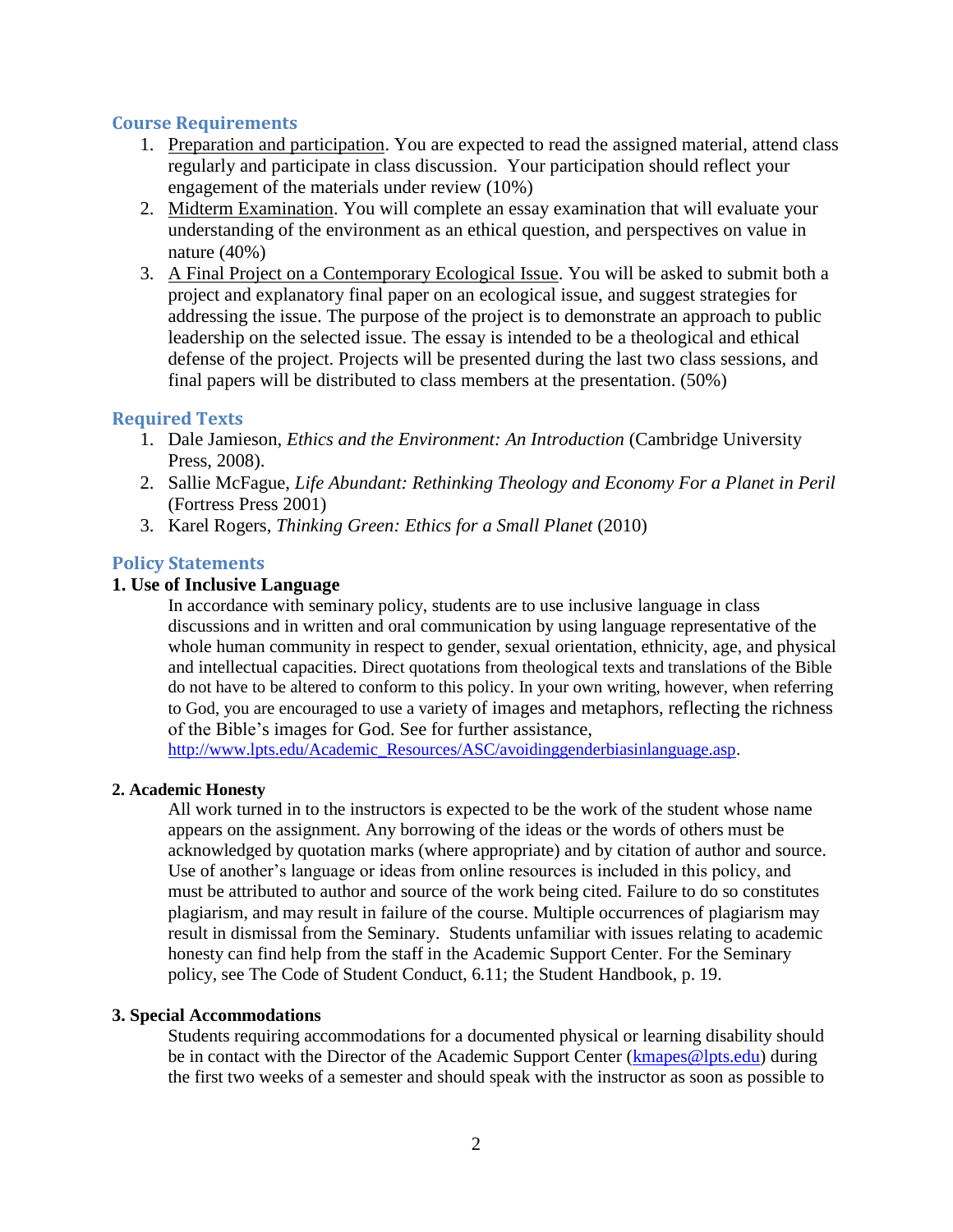arrange appropriate adjustments. Students with environmental or other sensitivities that may affect their learning are also encouraged to speak with the instructor.

#### **4. Citation Policy**

Citations in your papers should follow the Seminary standard, which is based on these guides: Kate Turabian, *A Manual for Writers of Term Papers, Theses, and Dissertations,* 7<sup>th</sup> ed. Chicago: University of Chicago Press, 2007. *The Chicago Manual of Style*, 15<sup>th</sup> ed. Chicago, IL: University of Chicago Press, 2003.

Copies of these guides are available at the library and in the Academic Support Center.

#### **5. Attendance Policy**

According to the Seminary catalog, students are expected to attend class meetings regularly. In case of illness or emergency, students are asked to notify the instructor of their planned absence from class, either prior to the session or within 24 hours of the class session. Six or more absences (1/4 of the course) may result in a low or failing grade in the course. According to the Seminary catalog, students are expected to attend class meetings regularly. In case of illness or emergency, students are asked to notify the instructor of 4 their planned absence from class, either prior to the session or within 24 hours of the class session. Six or more absences (1/4 of the course) may result in a low or failing grade in the course."

## **Schedule of Topics**

| Th               | 2/7  | <b>Introduction to the course</b>                                                                                        |
|------------------|------|--------------------------------------------------------------------------------------------------------------------------|
| <b>Section 1</b> |      | <b>Ethical Theory and Ecological Theology</b>                                                                            |
| Tu               | 2/12 | The Environment as an Ethical Question<br>Reading:<br><b>Jamieson</b> , chapter 1<br><b>Living Planet Report</b>         |
| Th               | 2/14 | <b>Human Morality and A Brief Credo</b><br>Reading:<br><b>Jamieson</b> , chapter 2<br><b>McFague</b> , chapter 1         |
| Tu               | 2/19 | <b>Meta-Ethics</b><br>Reading:<br><b>Jamieson</b> , chapter 3                                                            |
| Th               | 2/21 | <b>Normative Ethics and Ecological Theology</b><br>Reading:<br><b>Jamieson</b> , chapter 4<br><b>McFague</b> , chapter 2 |
| Tu               | 2/26 | <b>Humans and Other Animals</b><br>Reading:<br><b>Jamieson</b> , chapter 5<br><b>McFague</b> , chapter 3                 |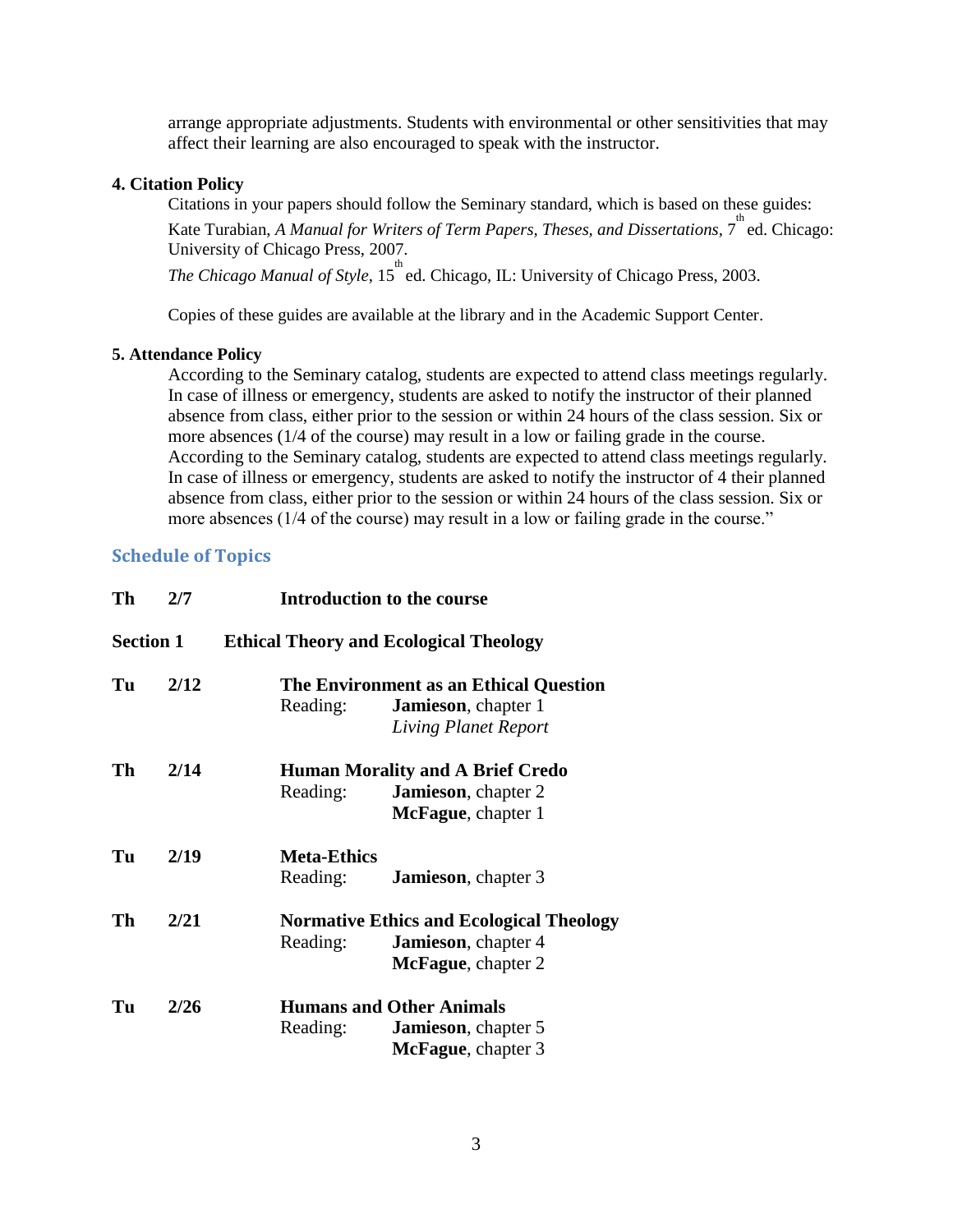| <b>Section 2</b> |      | <b>Value in Nature and Core Issues</b>                                                                                               |  |  |
|------------------|------|--------------------------------------------------------------------------------------------------------------------------------------|--|--|
| Th               | 2/28 | <b>The Value of Nature</b><br>Reading:<br>Jamieson, chapter 6                                                                        |  |  |
| Tu               | 3/5  | <b>Nature's Future</b><br>Jamieson, chapter 7<br>Reading:                                                                            |  |  |
| Th               | 3/7  | <b>Gaining Perspective on Environmental Problems</b><br>Reading:<br><b>Rogers</b> , chapter 1                                        |  |  |
| Tu               | 3/12 | <b>Consumer Society</b><br>Reading:<br><b>Rogers</b> , chapter 2<br>McFague, chapter 4                                               |  |  |
| Th               | 3/14 | <b>Rethinking core Issues</b><br><b>Rogers</b> , chapter 3<br>Reading:                                                               |  |  |
| Tu               | 3/19 | <b>Ecological Economic Model</b><br>*Take-home midterm questions distributed*<br>McFague, chapter 5<br>Reading:<br>Rogers, chapter 4 |  |  |
| Th               | 3/21 | <b>God and the World</b><br>Reading:<br>McFague, chapter 6<br>Rogers, chapter 5                                                      |  |  |
| Tu               | 4/2  | <b>Christ and Salvation</b><br><i>*Take-home midterm exams due*</i><br>Reading: McFague, chapter 7                                   |  |  |
| Tu               | 4/9  | Life in the Spirit<br>McFague, chapter 8, Epilogue, Appendix<br>Reading:                                                             |  |  |
| Th               | 4/11 | <b>The Commons Concept</b><br>Rogers, chapter 6<br>Reading:                                                                          |  |  |
| Tu               | 4/16 | <b>Food and Water</b><br>Reading:<br>Rogers, chapter 7                                                                               |  |  |
| Th               | 4/18 | <b>Land Use Traditions</b><br>Reading: Rogers, chapter 8                                                                             |  |  |